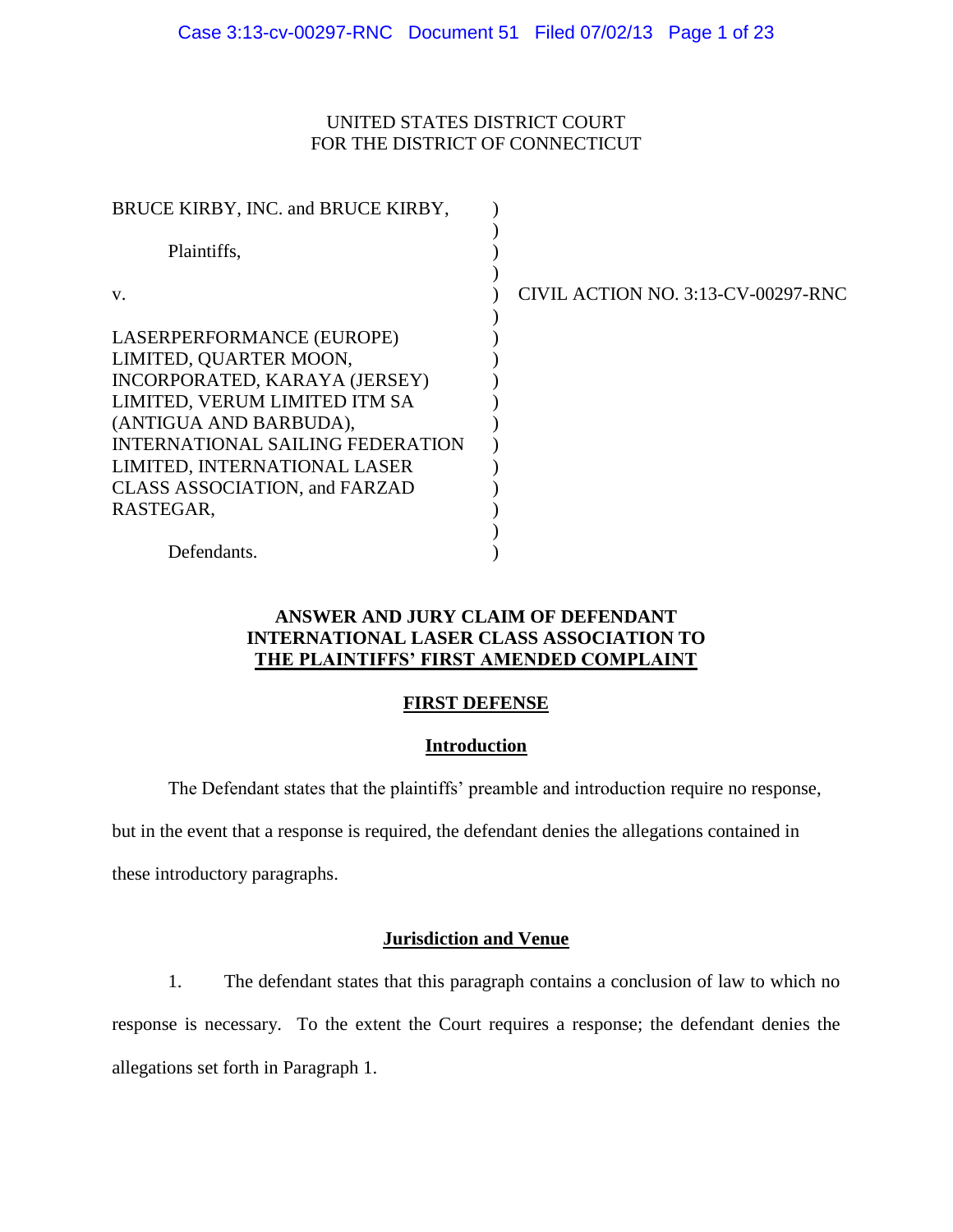### Case 3:13-cv-00297-RNC Document 51 Filed 07/02/13 Page 2 of 23

2. The defendant states that this paragraph contains a conclusion of law to which no response is necessary. To the extent the Court requires a response; the defendant denies the allegations set forth in Paragraph 2.

3. The defendant states that this paragraph contains a conclusion of law to which no response is necessary. To the extent the Court requires a response; the defendant denies the allegations set forth in Paragraph 3.

4. The defendant is without knowledge or information sufficient to form a belief as to the truth of the allegations contained in this paragraph and calls upon the plaintiffs to prove the same.

5. The defendant is without knowledge or information sufficient to form a belief as to the truth of the allegations contained in this paragraph and calls upon the plaintiffs to prove the same.

6. The defendant is without knowledge or information sufficient to form a belief as to the truth of the allegations contained in this paragraph and calls upon the plaintiffs to prove the same.

7. The defendant is without knowledge or information sufficient to form a belief as to the truth of the allegations contained in this paragraph and calls upon the plaintiffs to prove the same.

8. The defendant is without knowledge or information sufficient to form a belief as to the truth of the allegations contained in this paragraph and calls upon the plaintiffs to prove the same.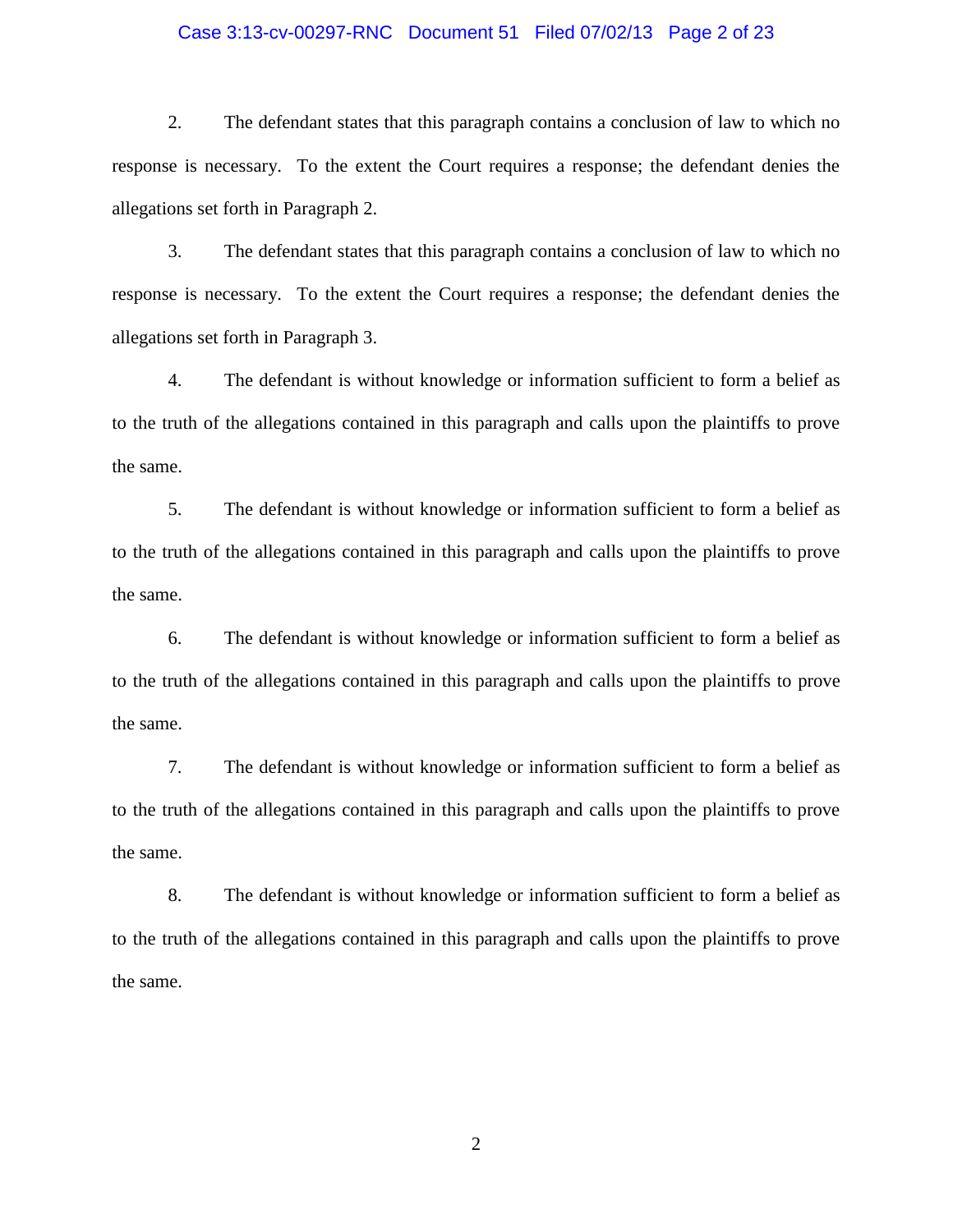### Case 3:13-cv-00297-RNC Document 51 Filed 07/02/13 Page 3 of 23

9. The defendant is without knowledge or information sufficient to form a belief as to the truth of the allegations contained in this paragraph and calls upon the plaintiffs to prove the same.

10. The defendant is without knowledge or information sufficient to form a belief as to the truth of the allegations contained in this paragraph and calls upon the plaintiffs to prove the same.

11. The defendant is without knowledge or information sufficient to form a belief as to the truth of the allegations contained in this paragraph and calls upon the plaintiffs to prove the same.

12. The defendant admits that it is a British organization having a mailing address of PO Box 26, Falmouth, Cornwall, United Kingdom TR11 3TN. The defendant otherwise denies the remaining allegations contained in this paragraph.

### **Background**

13. The defendant is without knowledge or information sufficient to form a belief as to the truth of the allegations contained in the first sentence of this paragraph and calls upon the plaintiffs to prove the same. The defendant otherwise denies the remaining allegations contained in this paragraph.

14. The defendant is without knowledge or information sufficient to form a belief as to the truth of the allegations contained in this paragraph and calls upon the plaintiffs to prove the same.

15. The defendant is without knowledge or information sufficient to form a belief as to the truth of the allegations contained in this paragraph and calls upon the plaintiffs to prove the same.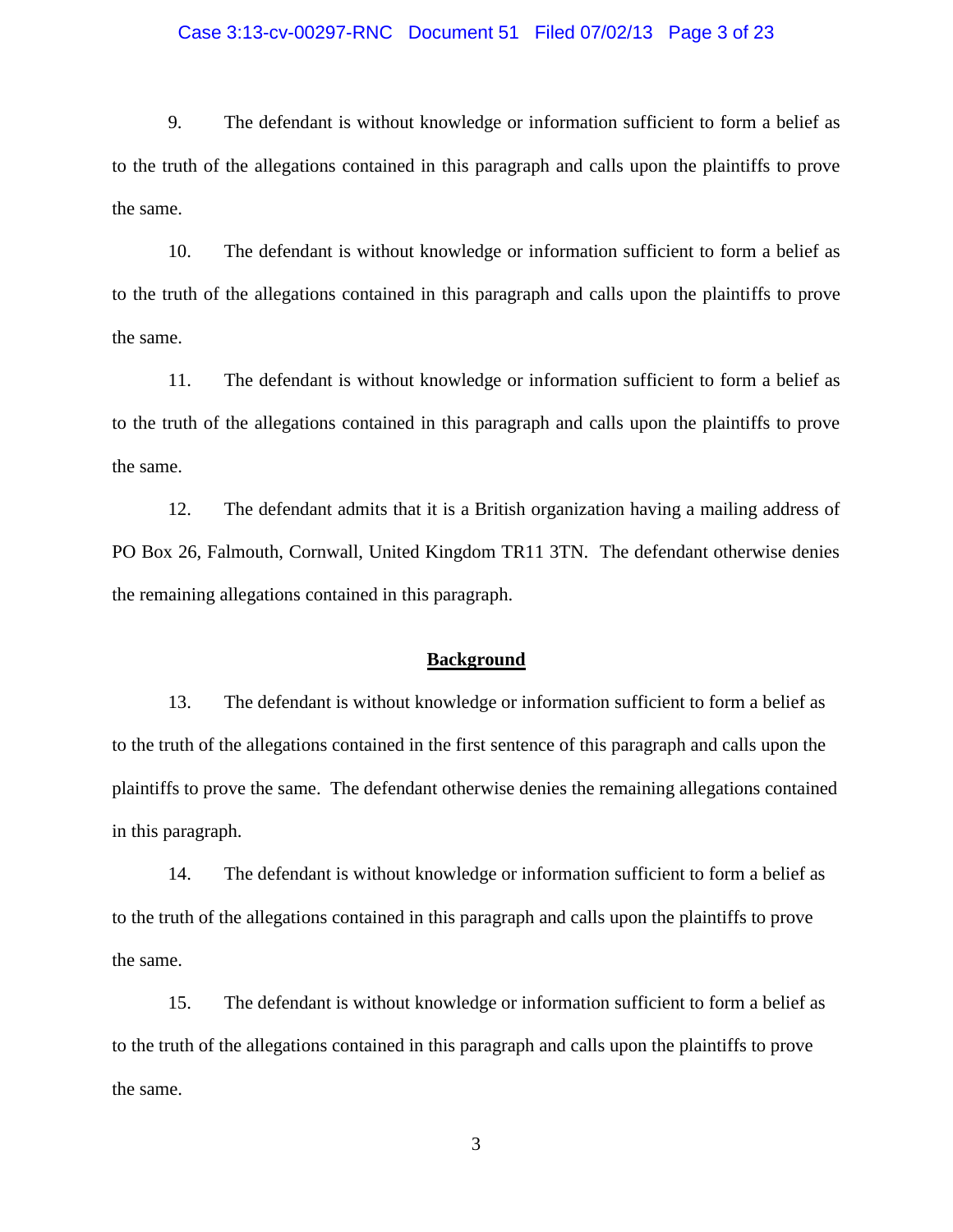### Case 3:13-cv-00297-RNC Document 51 Filed 07/02/13 Page 4 of 23

16. The defendant is without knowledge or information sufficient to form a belief as to the truth of the allegations contained in this paragraph and calls upon the plaintiffs to prove the same.

17. The defendant is without knowledge or information sufficient to form a belief as to the truth of the allegations contained in this paragraph and calls upon the plaintiffs to prove the same.

18. The defendant states that it can neither admit nor deny the plaintiffs' statements, since such statements are legal conclusions. However, to the extent that an answer is required, the defendant denies the allegations contained in this paragraph.

### **ISAF Agreement**

19. The defendant admits that it was a party to the agreement attached as Exhibit 3. Defendant states that the agreement speaks for itself.

20. The defendant denies the allegations contained in this paragraph and further states that the agreement speaks for itself.

21. The defendant denies the allegations contained in this paragraph and further states that the agreement speaks for itself.

22. The defendant is without knowledge or information sufficient to form a belief as to the truth of the allegations contained in this paragraph and calls upon the plaintiffs to prove the same.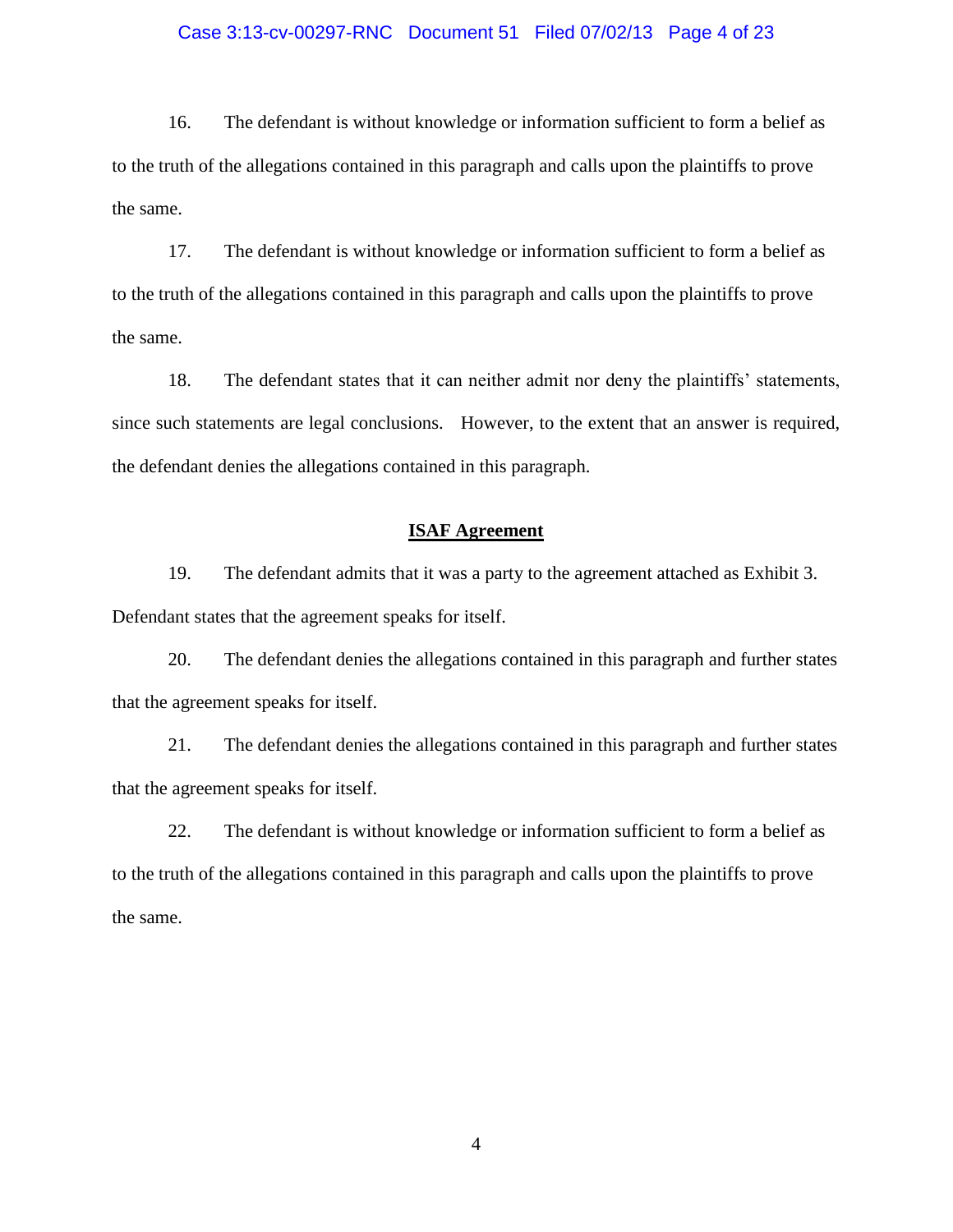### **1983 Builder Agreement**

23. The defendant is without knowledge or information sufficient to form a belief as to the truth of the allegations contained in this paragraph and calls upon the plaintiffs to prove the same.

24. The defendant is without knowledge or information sufficient to form a belief as to the truth of the allegations contained in this paragraph and calls upon the plaintiffs to prove the same.

25. The defendant is without knowledge or information sufficient to form a belief as to the truth of the allegations contained in this paragraph and calls upon the plaintiffs to prove the same.

26. The defendant is without knowledge or information sufficient to form a belief as to the truth of the allegations contained in this paragraph and calls upon the plaintiffs to prove the same.

27. The defendant is without knowledge or information sufficient to form a belief as to the truth of the allegations contained in this paragraph and calls upon the plaintiffs to prove the same.

28. The defendant is without knowledge or information sufficient to form a belief as to the truth of the allegations contained in this paragraph and calls upon the plaintiffs to prove the same.

29. The defendant is without knowledge or information sufficient to form a belief as to the truth of the allegations contained in this paragraph and calls upon the plaintiffs to prove the same.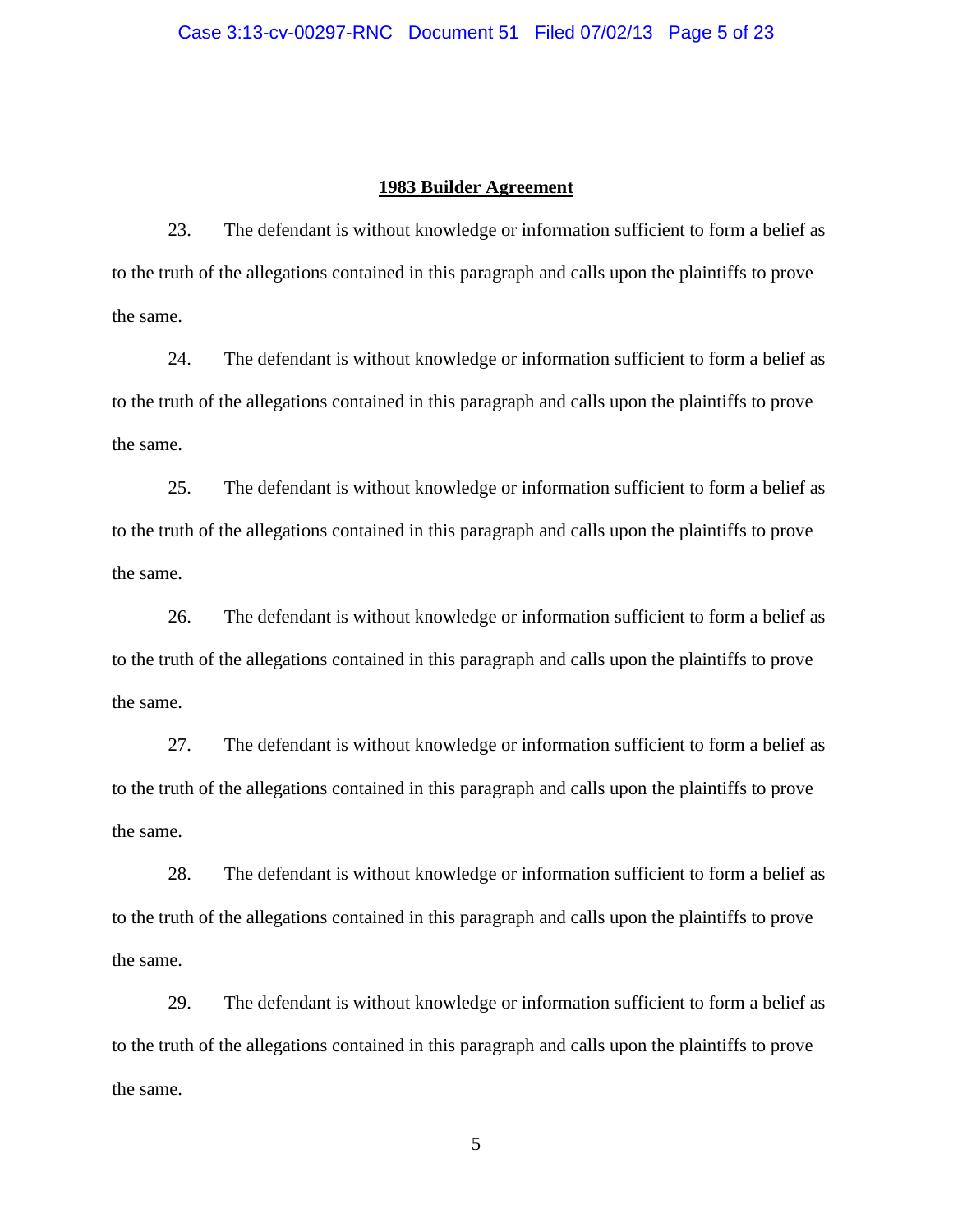### Case 3:13-cv-00297-RNC Document 51 Filed 07/02/13 Page 6 of 23

30. The defendant is without knowledge or information sufficient to form a belief as to the truth of the allegations contained in this paragraph and calls upon the plaintiffs to prove the same.

31. The defendant is without knowledge or information sufficient to form a belief as to the truth of the allegations contained in this paragraph and calls upon the plaintiffs to prove the same.

32. The defendant is without knowledge or information sufficient to form a belief as to the truth of the allegations contained in this paragraph and calls upon the plaintiffs to prove the same.

33. The defendant is without knowledge or information sufficient to form a belief as to the truth of the allegations contained in this paragraph and calls upon the plaintiffs to prove the same.

### **1989 Builders Agreement**

34. The defendant is without knowledge or information sufficient to form a belief as to the truth of the allegations contained in this paragraph and calls upon the plaintiffs to prove the same.

35. The defendant is without knowledge or information sufficient to form a belief as to the truth of the allegations contained in this paragraph and calls upon the plaintiffs to prove the same.

36. The defendant is without knowledge or information sufficient to form a belief as to the truth of the allegations contained in this paragraph and calls upon the plaintiffs to prove the same.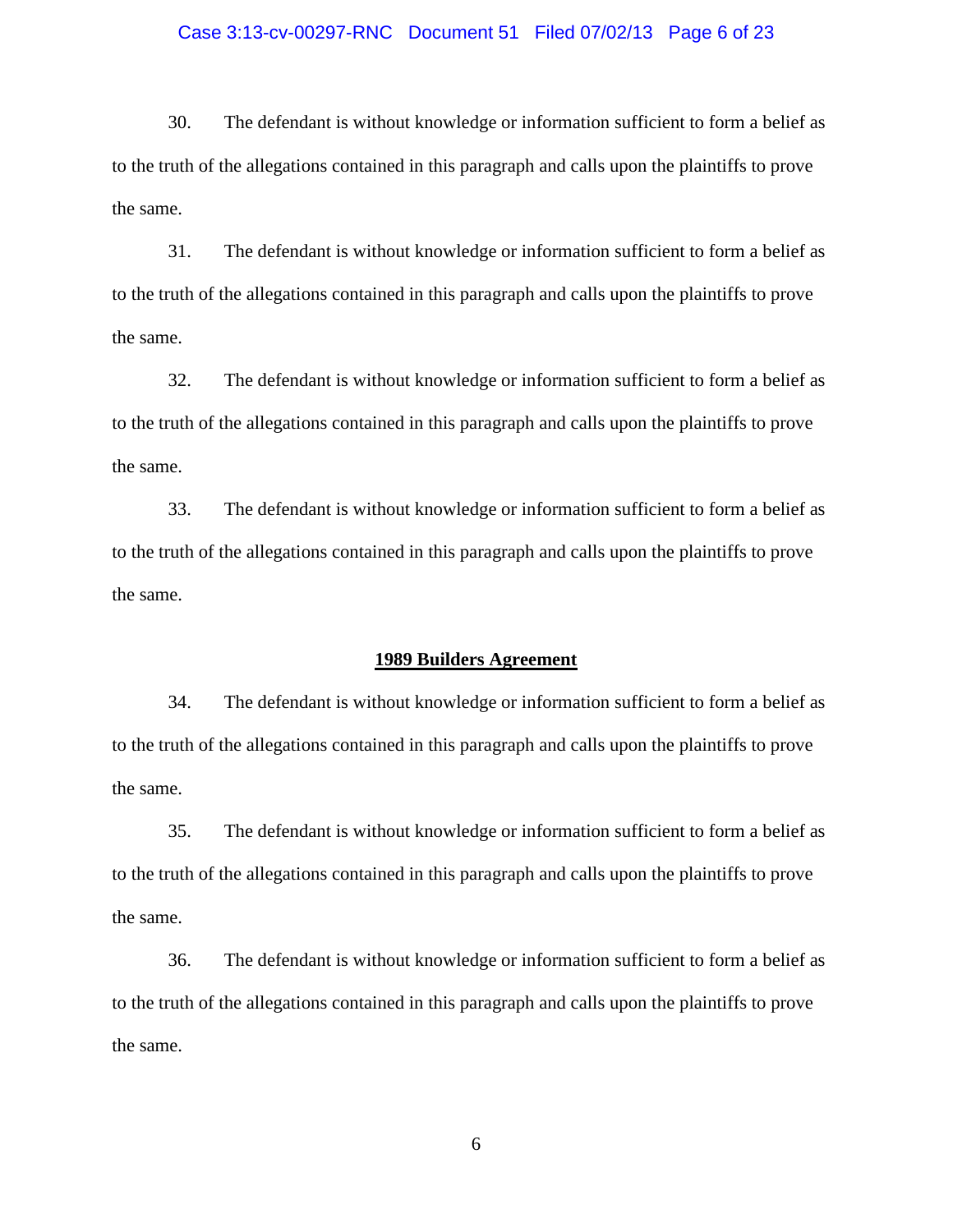### Case 3:13-cv-00297-RNC Document 51 Filed 07/02/13 Page 7 of 23

37. The defendant is without knowledge or information sufficient to form a belief as to the truth of the allegations contained in this paragraph and calls upon the plaintiffs to prove the same.

38. The defendant is without knowledge or information sufficient to form a belief as to the truth of the allegations contained in this paragraph and calls upon the plaintiffs to prove the same.

39. The defendant is without knowledge or information sufficient to form a belief as to the truth of the allegations contained in this paragraph and calls upon the plaintiffs to prove the same.

40. The defendant is without knowledge or information sufficient to form a belief as to the truth of the allegations contained in this paragraph and calls upon the plaintiffs to prove the same.

41. The defendant is without knowledge or information sufficient to form a belief as to the truth of the allegations contained in this paragraph and calls upon the plaintiffs to prove the same.

42. The defendant is without knowledge or information sufficient to form a belief as to the truth of the allegations contained in this paragraph and calls upon the plaintiffs to prove the same.

43. The defendant is without knowledge or information sufficient to form a belief as to the truth of the allegations contained in this paragraph and calls upon the plaintiffs to prove the same.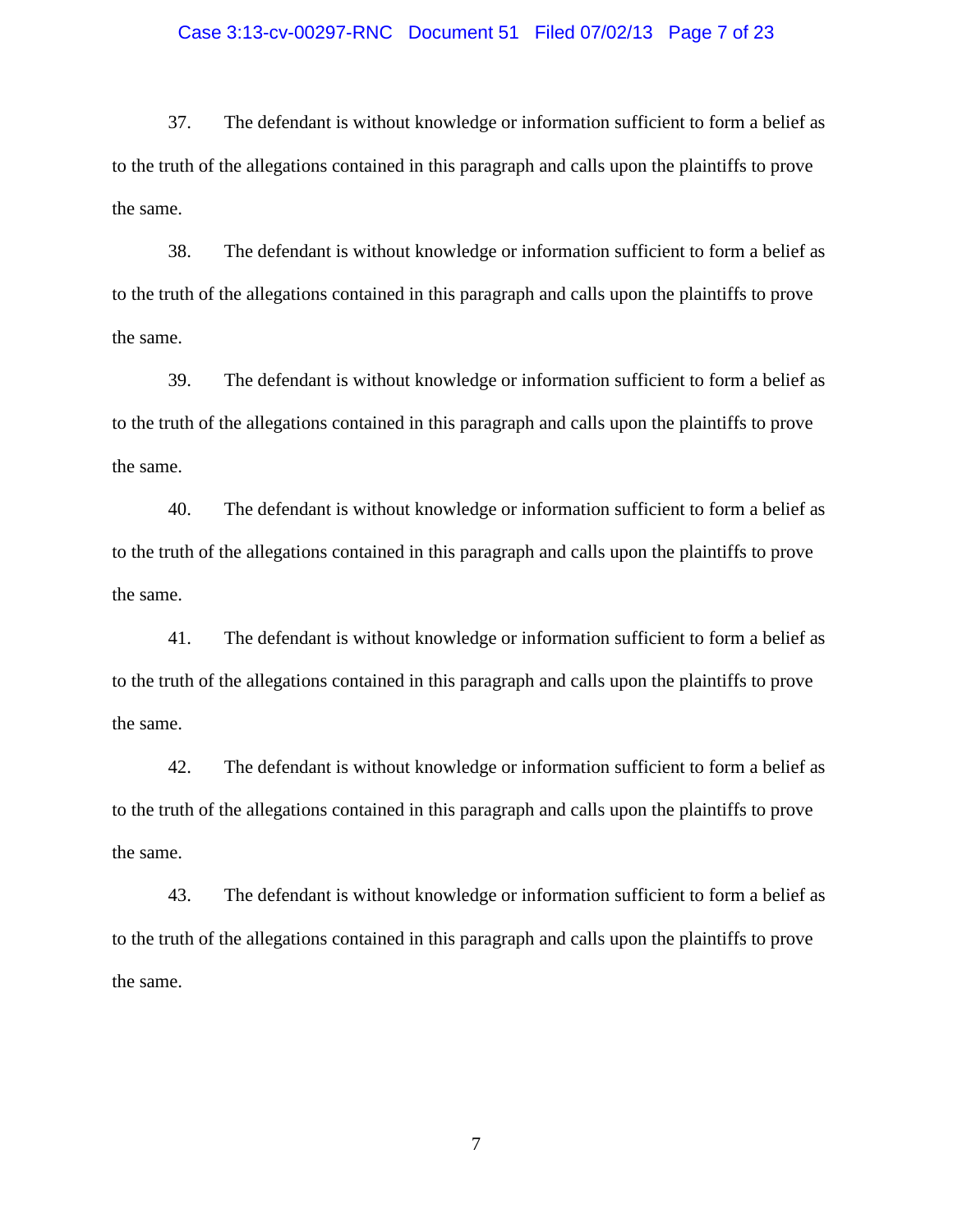44. The defendant is without knowledge or information sufficient to form a belief as to the truth of the allegations contained in this paragraph and calls upon the plaintiffs to prove the same.

## **LASER Trademark**

45. The defendant admits the allegations contained in this paragraph.

46. The defendant admits the allegations contained in this paragraph.

47. The defendant is without knowledge or information sufficient to form a belief as to the truth of the allegations contained in this paragraph and calls upon the plaintiffs to prove the same.

48. The defendant is without knowledge or information sufficient to form a belief as to the truth of the allegations contained in this paragraph and calls upon the plaintiffs to prove the same.

49. The defendant is without knowledge or information sufficient to form a belief as to the truth of the allegations contained in this paragraph and calls upon the plaintiffs to prove the same.

50. The defendant denies the allegations contained in this paragraph.

### **Termination of the 1989 Builder Agreement**

51. The defendant is without knowledge or information sufficient to form a belief as to the truth of the allegations contained in this paragraph and calls upon the plaintiffs to prove the same.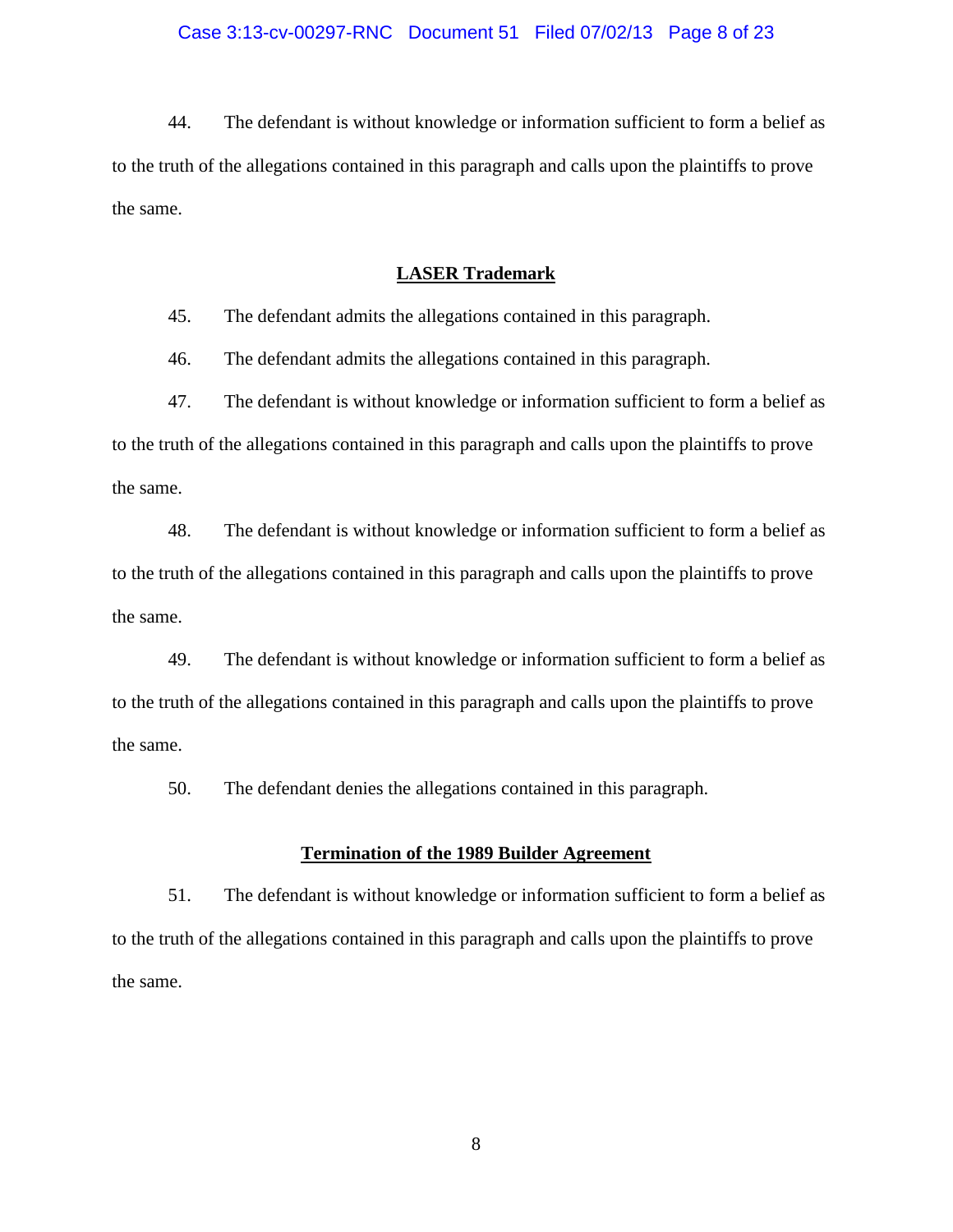### Case 3:13-cv-00297-RNC Document 51 Filed 07/02/13 Page 9 of 23

52. The defendant is without knowledge or information sufficient to form a belief as to the truth of the allegations contained in this paragraph and calls upon the plaintiffs to prove the same.

53. The defendant is without knowledge or information sufficient to form a belief as to the truth of the allegations contained in this paragraph and calls upon the plaintiffs to prove the same.

54. The defendant is without knowledge or information sufficient to form a belief as to the truth of the allegations contained in this paragraph and calls upon the plaintiffs to prove the same.

55. The defendant is without knowledge or information sufficient to form a belief as to the truth of the allegations contained in this paragraph and calls upon the plaintiffs to prove the same.

56. The defendant is without knowledge or information sufficient to form a belief as to the truth of the allegations contained in this paragraph and calls upon the plaintiffs to prove the same.

57. The defendant is without knowledge or information sufficient to form a belief as to the truth of the allegations contained in this paragraph and calls upon the plaintiffs to prove the same.

58. The defendant is without knowledge or information sufficient to form a belief as to the truth of the allegations contained in this paragraph and calls upon the plaintiffs to prove the same.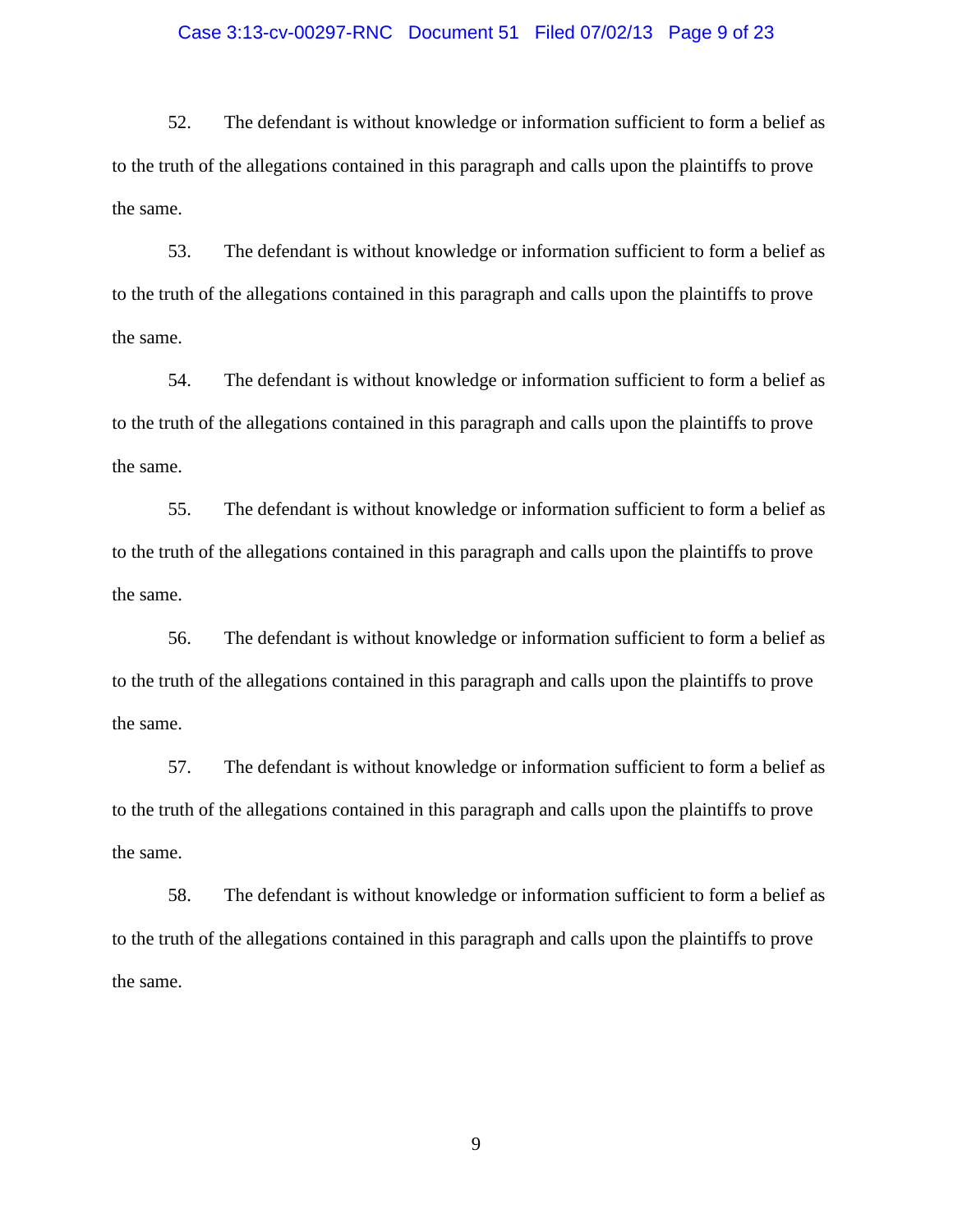### Case 3:13-cv-00297-RNC Document 51 Filed 07/02/13 Page 10 of 23

59. The defendant is without knowledge or information sufficient to form a belief as to the truth of the allegations contained in this paragraph and calls upon the plaintiffs to prove the same.

60. The defendant is without knowledge or information sufficient to form a belief as to the truth of the allegations contained in this paragraph and calls upon the plaintiffs to prove the same.

### **Termination of the 1983 Builder Agreement**

61. The defendant is without knowledge or information sufficient to form a belief as to the truth of the allegations contained in this paragraph and calls upon the plaintiffs to prove the same.

62. The defendant is without knowledge or information sufficient to form a belief as to the truth of the allegations contained in this paragraph and calls upon the plaintiffs to prove the same.

63. The defendant is without knowledge or information sufficient to form a belief as to the truth of the allegations contained in this paragraph and calls upon the plaintiffs to prove the same.

64. The defendant is without knowledge or information sufficient to form a belief as to the truth of the allegations contained in this paragraph and calls upon the plaintiffs to prove the same.

65. The defendant is without knowledge or information sufficient to form a belief as to the truth of the allegations contained in this paragraph and calls upon the plaintiffs to prove the same.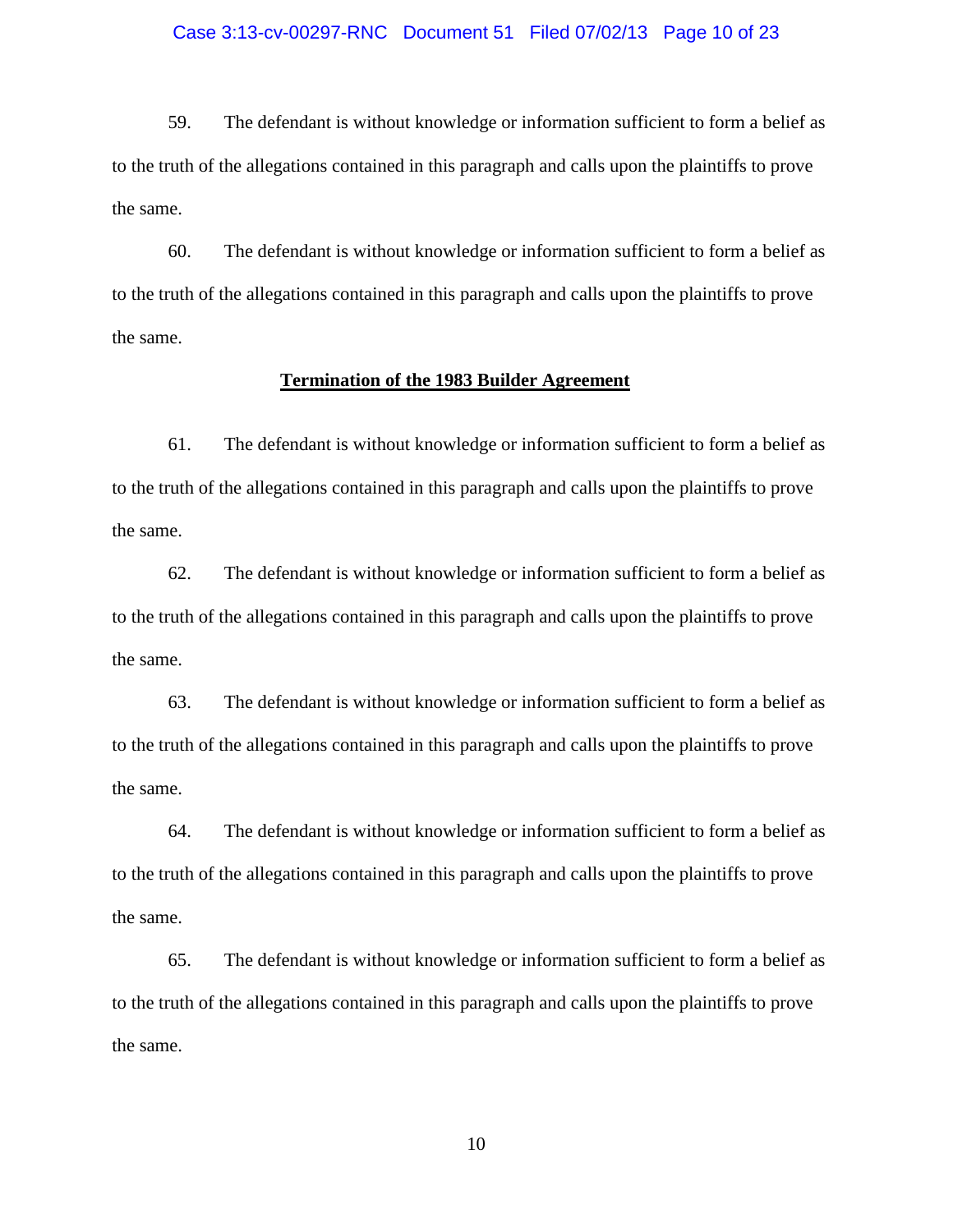### Case 3:13-cv-00297-RNC Document 51 Filed 07/02/13 Page 11 of 23

66. The defendant is without knowledge or information sufficient to form a belief as to the truth of the allegations contained in this paragraph and calls upon the plaintiffs to prove the same.

67. The defendant is without knowledge or information sufficient to form a belief as to the truth of the allegations contained in this paragraph and calls upon the plaintiffs to prove the same.

68. The defendant is without knowledge or information sufficient to form a belief as to the truth of the allegations contained in this paragraph and calls upon the plaintiffs to prove the same.

69. The defendant is without knowledge or information sufficient to form a belief as to the truth of the allegations contained in this paragraph and calls upon the plaintiffs to prove the same.

### **Issuance of ISAF Plaques to Terminated Builders**

70. The defendant admits that it received Exhibit 15 and that the contents of the letter speak for itself.

71. The defendant is without knowledge or information sufficient to form a belief as to the truth of the allegations contained in this paragraph and calls upon the plaintiffs to prove the same.

72. The defendant admits that Exhibit 16 is a true and accurate copy of sample of a previously issued ISAF plaque. Defendant otherwise denies the allegations contained in this paragraph.

73. The defendant denies the allegations contained in this paragraph.

74. The defendant denies the allegations contained in this paragraph.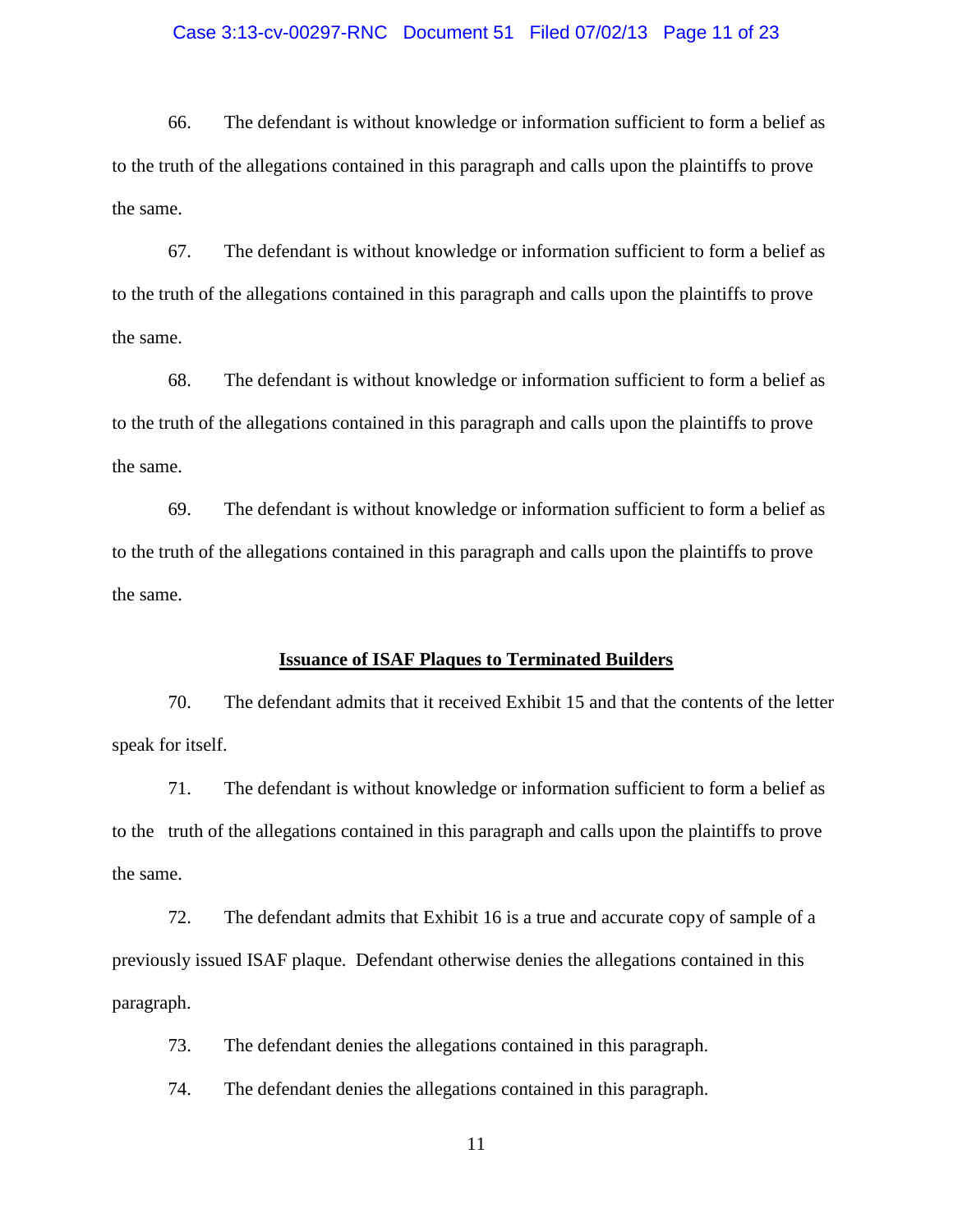- 75. The defendant denies the allegations contained in this paragraph.
- 76. The defendant denies the allegations contained in this paragraph.
- 77. The defendant denies the allegations contained in this paragraph.
- 78. The defendant denies the allegations contained in this paragraph.
- 79. The defendant denies the allegations contained in this paragraph.

## **ILCA Rule Change**

- 80. The defendant denies the allegations contained in this paragraph.
- 81. The defendant denies the allegations contained in this paragraph.
- 82. The defendant denies the allegations contained in this paragraph.
- 83. The defendant denies the allegations contained in this paragraph.
- 84. The defendant denies the allegations contained in this paragraph.
- 85. The defendant denies the allegations contained in this paragraph.

## **CLAIM I Counterfeiting of the Kirby Sailboat**

86. The defendant repeats and incorporates herein by reference its answer to paragraphs 1 through 85, and makes that its answer to this paragraph.

- 87. The defendant denies the allegations contained in this paragraph.
- 88. The defendant denies the allegations contained in this paragraph.
- 89. The defendant denies the allegations contained in this paragraph.
- 90. The defendant denies the allegations contained in this paragraph.
- 91. The defendant is without knowledge or information sufficient to form a belief as

to the truth of the allegations contained in this paragraph and calls upon the plaintiffs to prove

the same.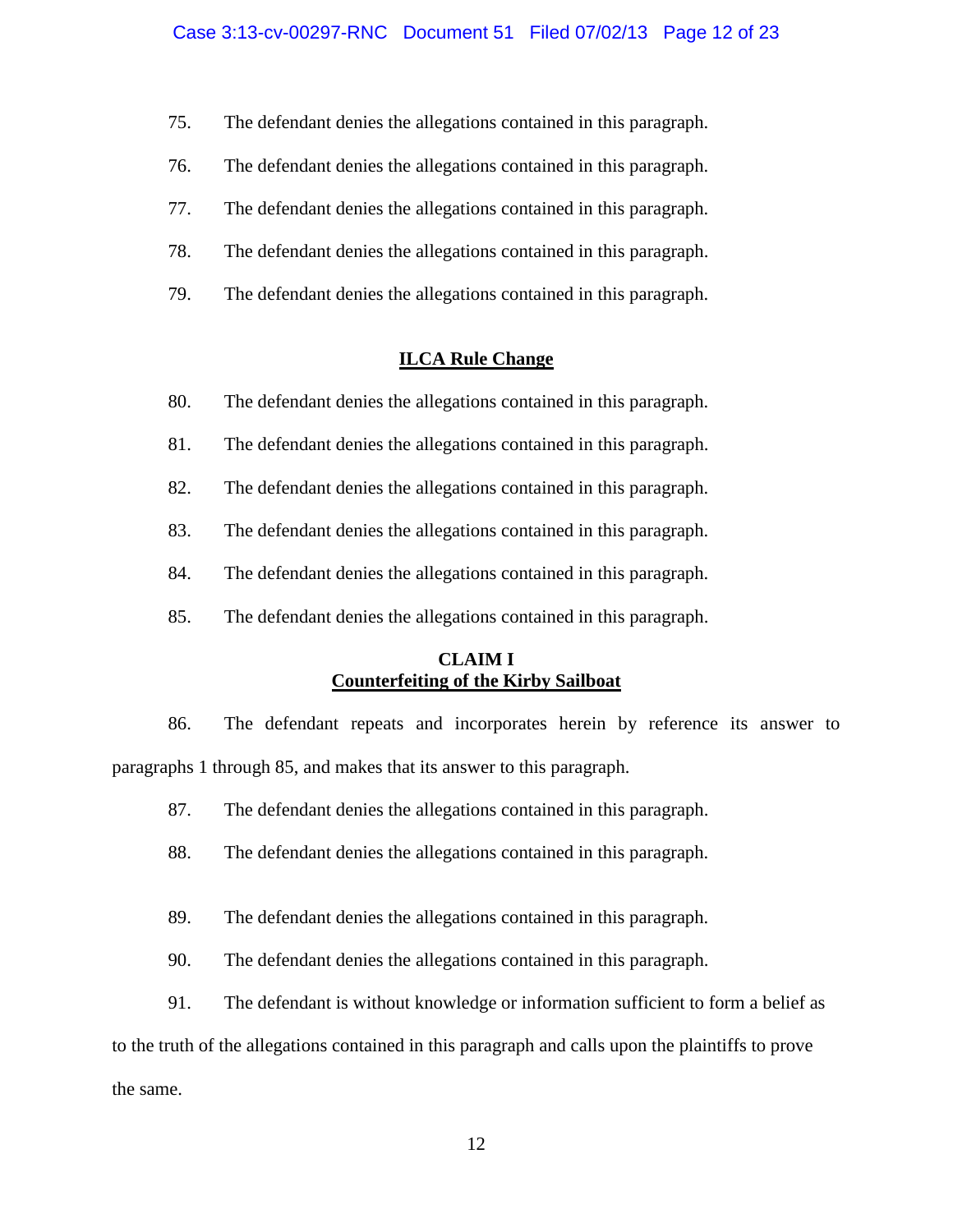- 92. The defendant denies the allegations contained in this paragraph.
- 93. The defendant denies the allegations contained in this paragraph.
- 94. The defendant denies the allegations contained in this paragraph.

## **CLAIM II Infringement of BRUCE KIRBY Trademark, Unfair Competition and False Designation of Origin**

95. The defendant repeats and incorporates herein by reference its answer to paragraphs 1 through 94, and makes that its answer to this paragraph.

- 96. The defendant denies the allegations contained in this paragraph.
- 97. The defendant denies the allegations contained in this paragraph.
- 98. The defendant denies the allegations contained in this paragraph.
- 99. The defendant denies the allegations contained in this paragraph.
- 100. The defendant is without knowledge or information sufficient to form a belief as

to the truth of the allegations contained in this paragraph and calls upon the plaintiffs to prove

the same.

- 101. The defendant denies the allegations contained in this paragraph.
- 102. The defendant denies the allegations contained in this paragraph.
- 103. The defendant denies the allegations contained in this paragraph.

## **CLAIM III Unfair Competition Under the Connecticut Unfair Trade Practices Act**

104. The defendant repeats and incorporates herein by reference its answer to paragraphs 1 through 103, and makes that its answer to this paragraph.

105. The defendant denies the allegations contained in this paragraph.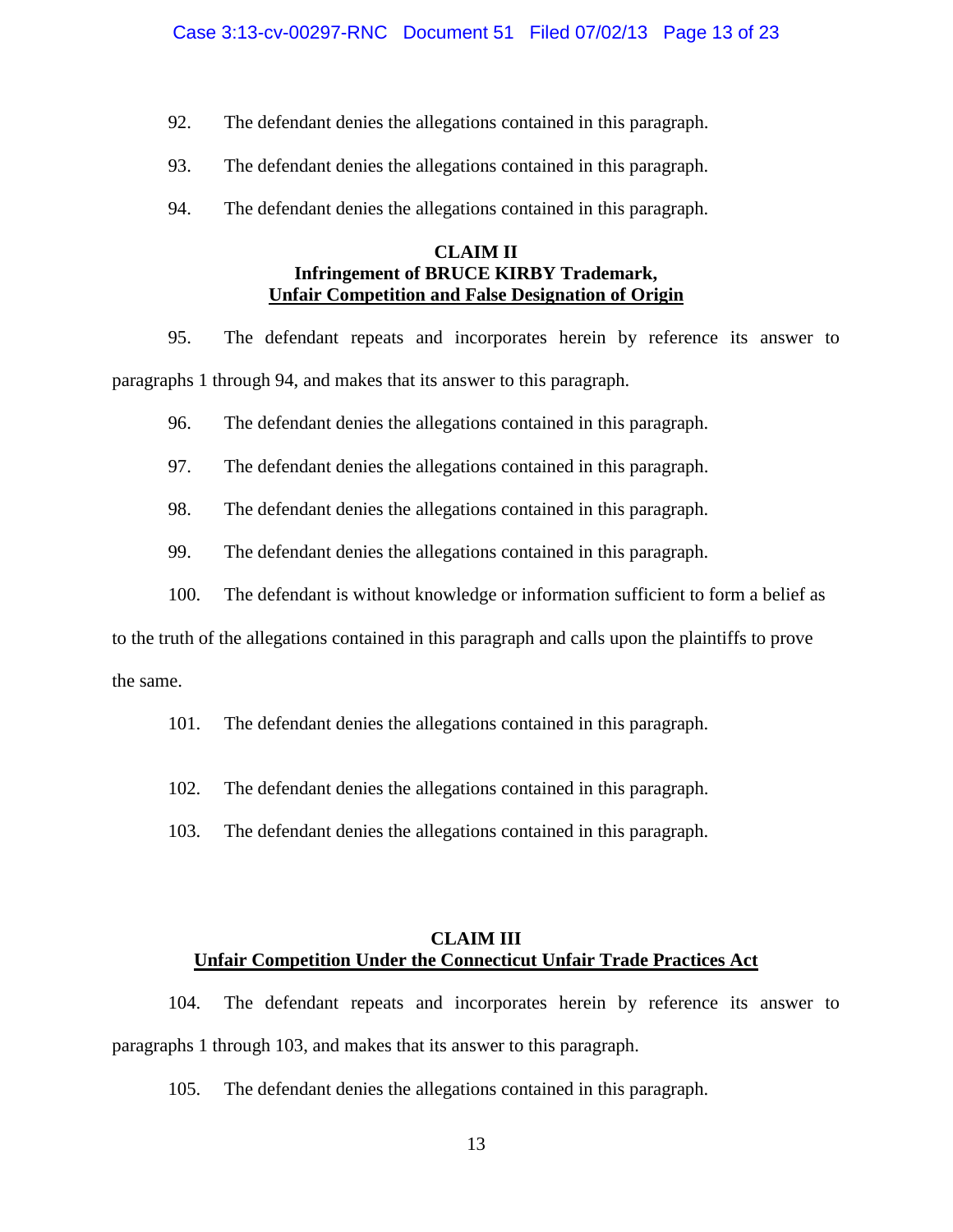106. The defendant denies the allegations contained in this paragraph.

- 107. The defendant denies the allegations contained in this paragraph.
- 108. The defendant denies the allegations contained in this paragraph.
- 109. The defendant denies the allegations contained in this paragraph.
- 110. The defendant denies the allegations contained in this paragraph.

111. The defendant denies the allegations contained in this paragraph.

## **CLAIM IV Misappropriation of Bruce Kirby's Publicity Rights**

112. The defendant repeats and incorporates herein by reference its answer to paragraphs 1 through 111, and makes that its answer to this paragraph.

113. The defendant is without knowledge or information sufficient to form a belief as to the truth of the allegations contained in this paragraph and calls upon the plaintiffs to prove the same.

114. The defendant is without knowledge or information sufficient to form a belief as to the truth of the allegations contained in this paragraph and calls upon the plaintiffs to prove the same.

115. The defendant denies the allegations contained in this paragraph.

116. The defendant is without knowledge or information sufficient to form a belief as to the truth of the allegations contained in this paragraph and calls upon the plaintiffs to prove the same.

117. The defendant denies the allegations contained in this paragraph.

118. The defendant denies the allegations contained in this paragraph.

119. The defendant denies the allegations contained in this paragraph.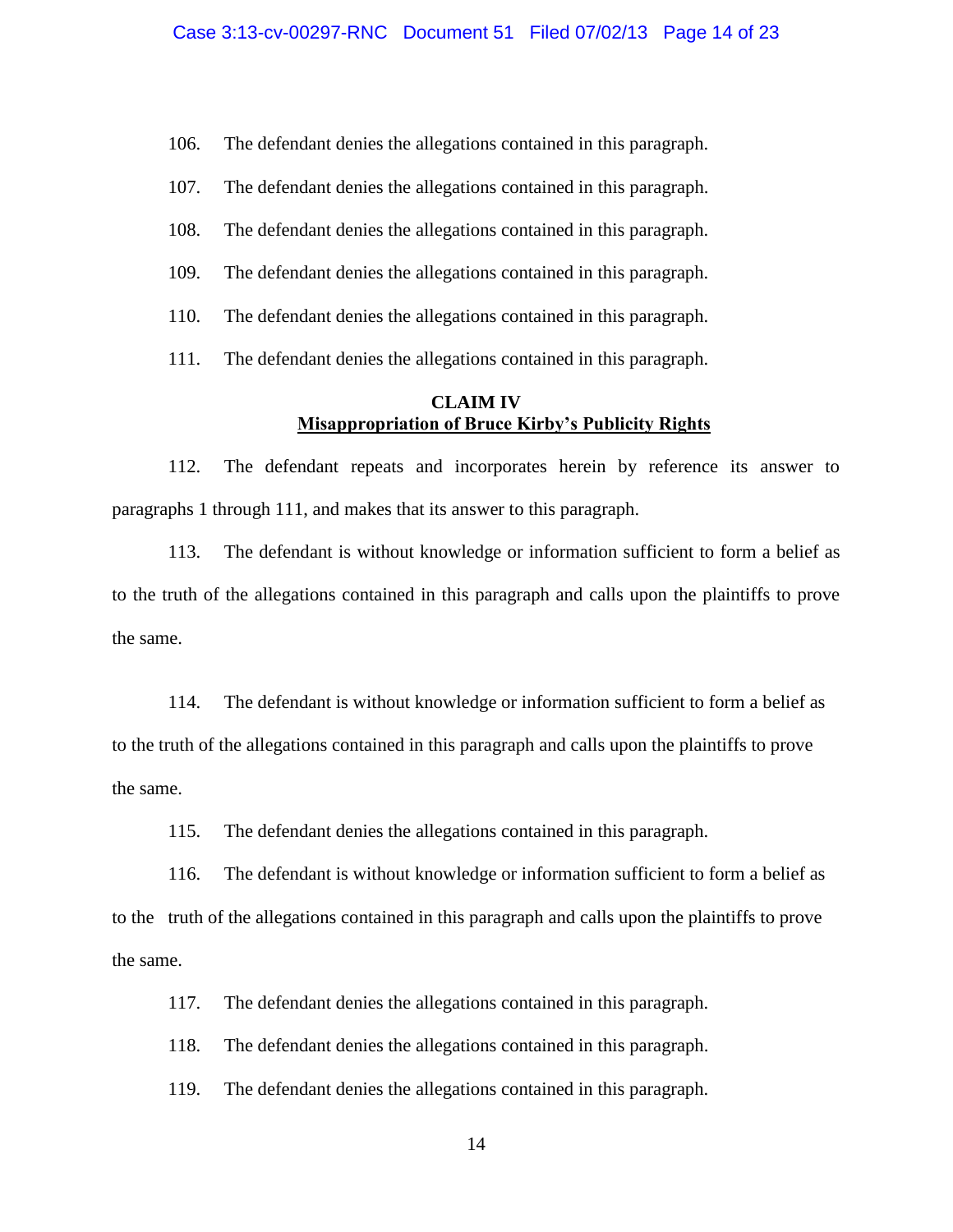## **CLAIM V Default of 1983 Builder Agreement**

120. The defendant repeats and incorporates herein by reference its answer to paragraphs 1 through 119, and makes that its answer to this paragraph.

121. The defendant is without knowledge or information sufficient to form a belief as to the truth of the allegations contained in this paragraph and calls upon the plaintiffs to prove the same.

122. The defendant is without knowledge or information sufficient to form a belief as to the truth of the allegations contained in this paragraph and calls upon the plaintiffs to prove the same.

123. The defendant is without knowledge or information sufficient to form a belief as to the truth of the allegations contained in this paragraph and calls upon the plaintiffs to prove the same.

124. The defendant is without knowledge or information sufficient to form a belief as to the truth of the allegations contained in this paragraph and calls upon the plaintiffs to prove the same.

125. The defendant is without knowledge or information sufficient to form a belief as to the truth of the allegations contained in this paragraph and calls upon the plaintiffs to prove the same.

126. The defendant is without knowledge or information sufficient to form a belief as to the truth of the allegations contained in this paragraph and calls upon the plaintiffs to prove the same.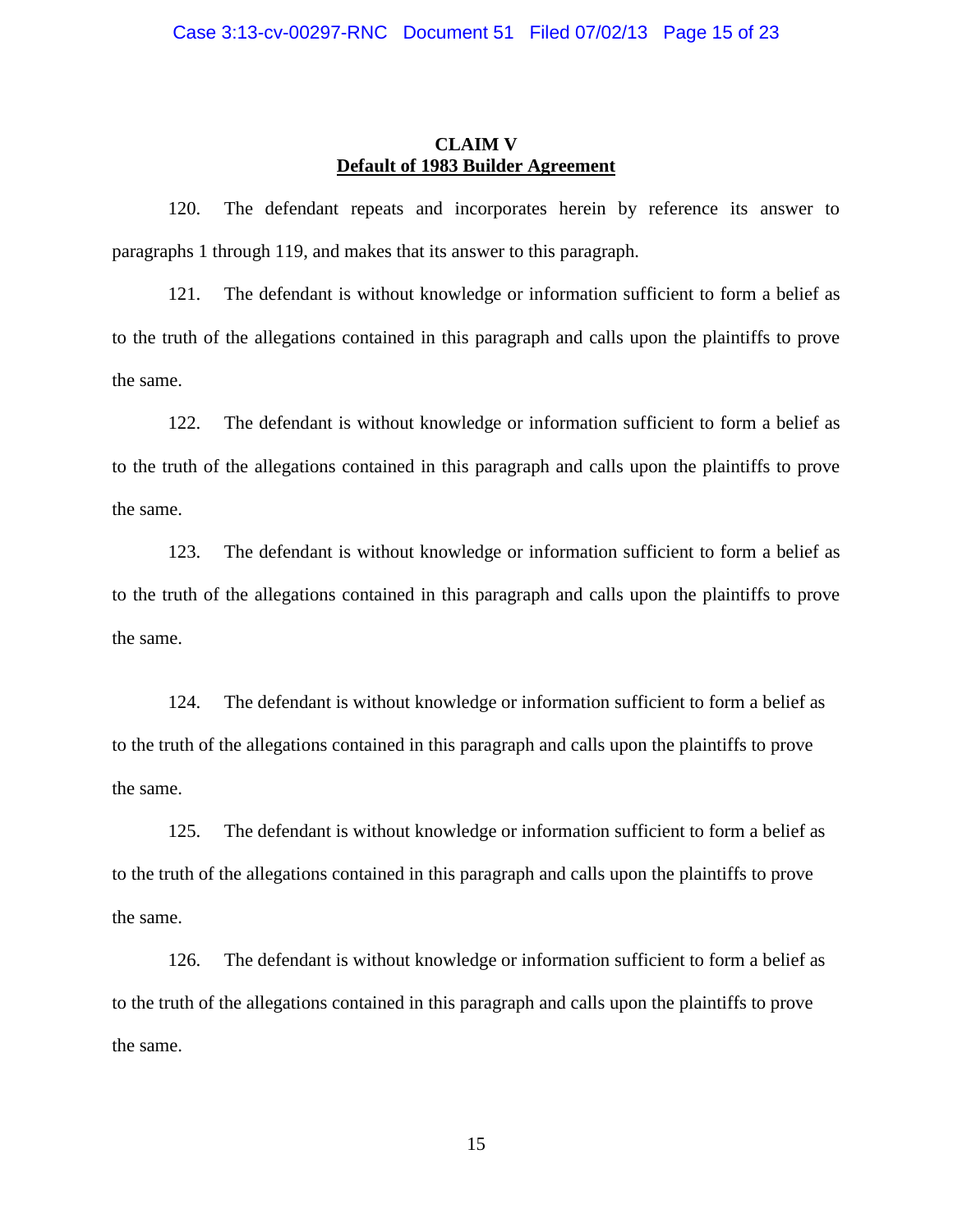### Case 3:13-cv-00297-RNC Document 51 Filed 07/02/13 Page 16 of 23

127. The defendant is without knowledge or information sufficient to form a belief as to the truth of the allegations contained in this paragraph and calls upon the plaintiffs to prove the same.

## **CLAIM VI Default of 1989 Builder Agreement**

128. The defendant repeats and incorporates herein by reference its answer to paragraphs 1 through 127, and makes that its answer to this paragraph.

129. The defendant is without knowledge or information sufficient to form a belief as to the truth of the allegations contained in this paragraph and calls upon the plaintiffs to prove the same.

130. The defendant is without knowledge or information sufficient to form a belief as to the truth of the allegations contained in this paragraph and calls upon the plaintiffs to prove the same.

131. The defendant is without knowledge or information sufficient to form a belief as to the truth of the allegations contained in this paragraph and calls upon the plaintiffs to prove the same.

132. The defendant is without knowledge or information sufficient to form a belief as to the truth of the allegations contained in this paragraph and calls upon the plaintiffs to prove the same.

133. The defendant is without knowledge or information sufficient to form a belief as to the truth of the allegations contained in this paragraph and calls upon the plaintiffs to prove the same.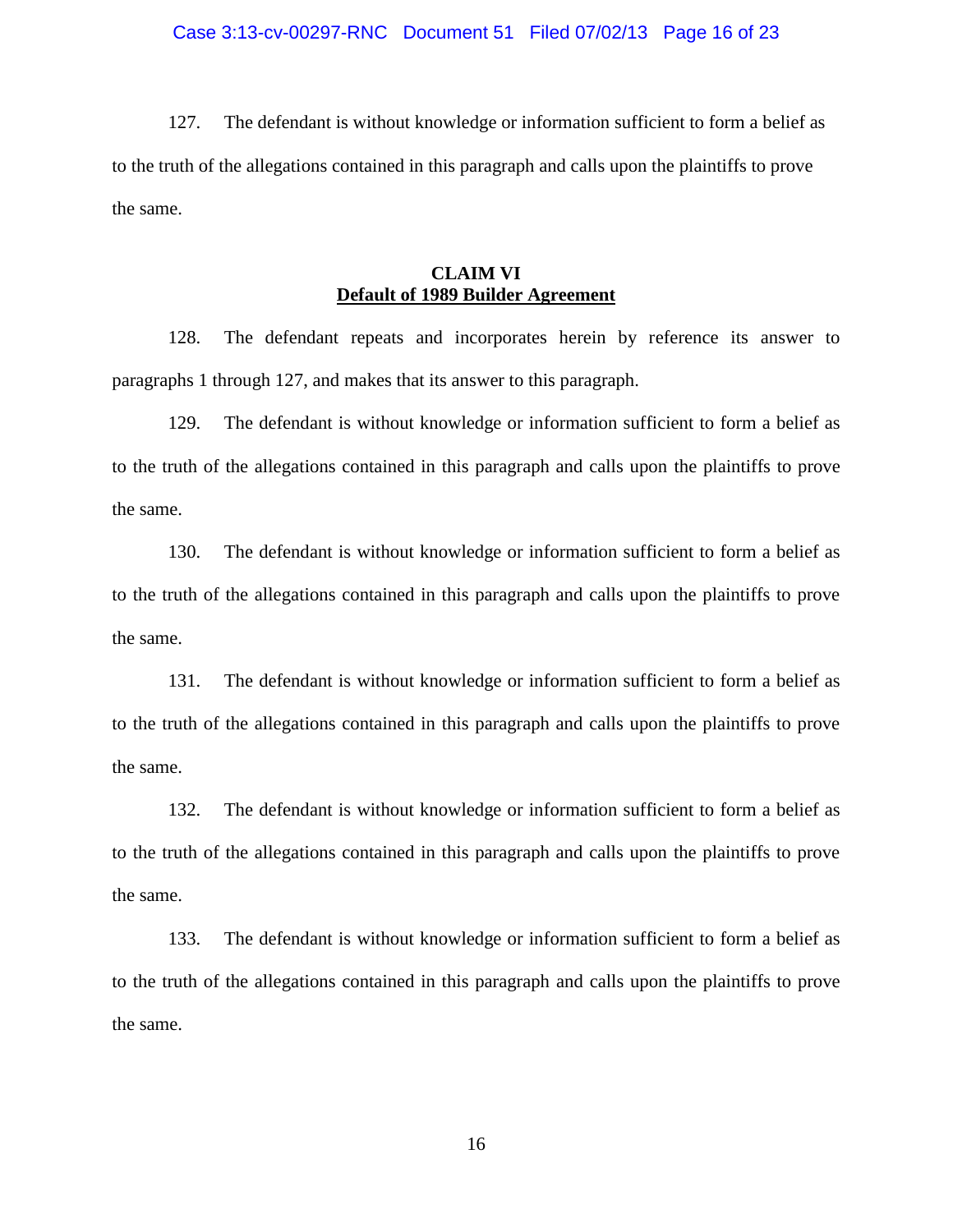### Case 3:13-cv-00297-RNC Document 51 Filed 07/02/13 Page 17 of 23

134. The defendant is without knowledge or information sufficient to form a belief as to the truth of the allegations contained in this paragraph and calls upon the plaintiffs to prove the same.

135. The defendant is without knowledge or information sufficient to form a belief as to the truth of the allegations contained in this paragraph and calls upon the plaintiffs to prove the same.

## **CLAIM VII Inducement To Default the Builder Agreements**

136. The defendant repeats and incorporates herein by reference its answer to paragraphs 1 through 135, and makes that its answer to this paragraph.

137. The defendant admits that it is continuing to issue ISAF plaques to the trademark owners/manufacturers of the Laser Class boat. Defendant is without knowledge or information sufficient to form a belief as to the truth of the allegations relating to unpaid royalties or failure to provide written reports. Defendant otherwise denies the remaining allegations in this paragraph.

138. The defendant is without knowledge or information sufficient to form a belief as to the truth of the allegations contained in this paragraph and calls upon the plaintiffs to prove the same.

- 139. The defendant denies the allegations contained in this paragraph.
- 140. The defendant denies the allegations contained in this paragraph.
- 141. The defendant denies the allegations contained in this paragraph.
- 142. The defendant denies the allegations contained in this paragraph.
- 143. The defendant denies the allegations contained in this paragraph.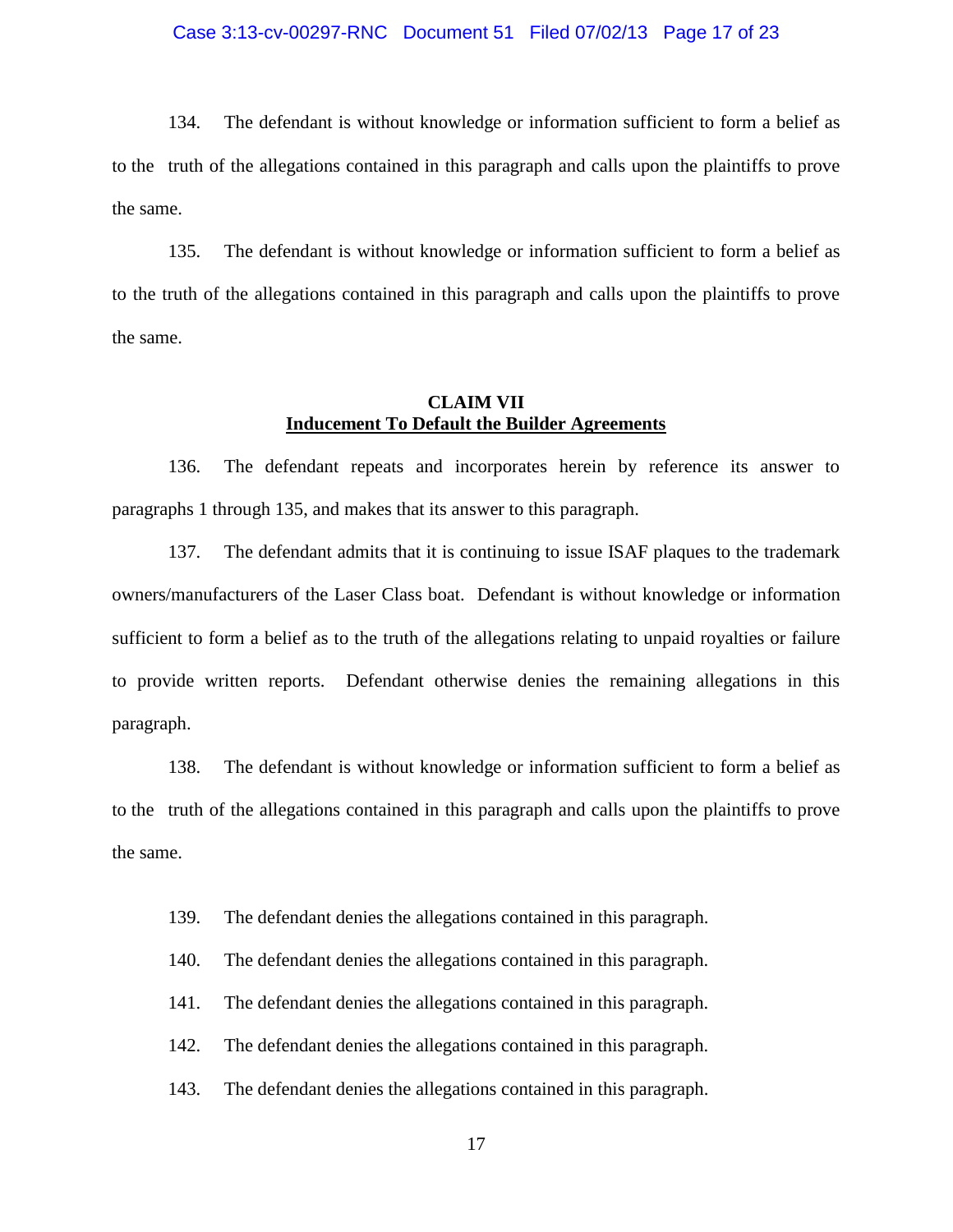WHEREFORE, the defendant says that the plaintiffs' First Amended Complaint against it should be dismissed and that judgment should enter for the defendant, together with its costs.

### **AFFIRMATIVE DEFENSES**

### FIRST AFFIRMATIVE DEFENSE

And further answering, the defendant says that the Complaint should be dismissed pursuant to Rule 12(b)(6) for failure to state a claim upon which relief can be granted.

#### SECOND AFFIRMATIVE DEFENSE

And further answering, the defendant says that the court does not have personal jurisdiction over the defendant, wherefore the defendant requests that this action be dismissed pursuant to Rule 12(b) (2).

### THIRD AFFIRMATIVE DEFENSE

And further answering, the defendant says that the complaint should be dismissed pursuant to Rule 12(b) (3) for improper venue.

### FOURTH AFFIRMATIVE DEFENSE

And further answering, the defendant says that if the plaintiffs were damaged as alleged, the plaintiffs assumed the risk of such damage.

### FIFTH AFFIRMATIVE DEFENSE

And further answering, the defendant says that to the extent that it had any obligations to the plaintiffs, such obligations have been fully, completely and properly performed in every respect.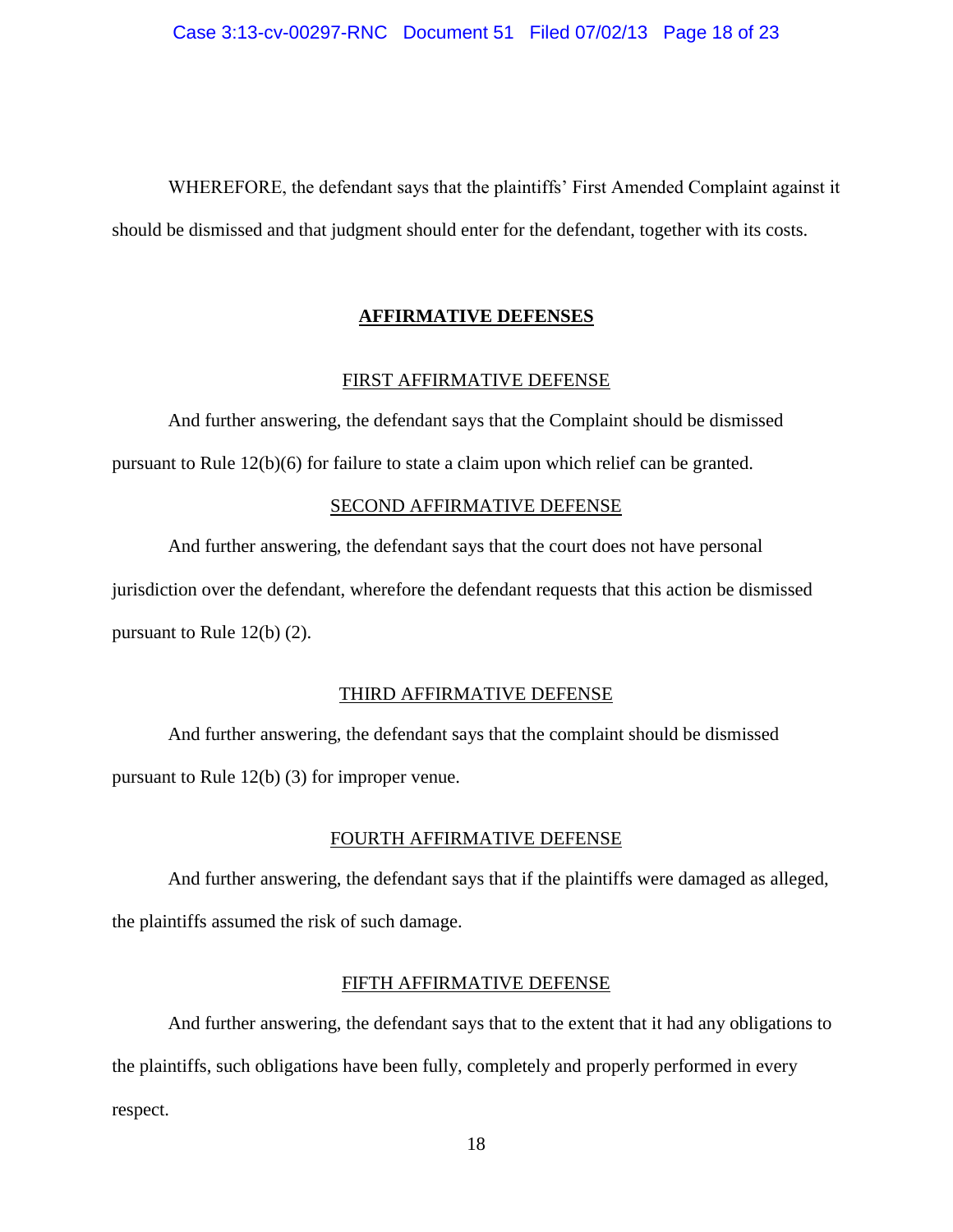### SIXTH AFFIRMATIVE DEFENSE

And further answering, the defendant states that if there was any agreement between the parties, said agreement has been rescinded and/or there has been a novation.

## SEVENTH AFFIRMATIVE DEFENSE

And further answering, the defendant states that the acts complained of were done with the knowledge and consent of the plaintiffs.

### EIGHTH AFFIRMATIVE DEFENSE

And further answering, defendant owed no obligation or duty to the plaintiffs and no claim lies against said defendants.

## NINTH AFFIRMATIVE DEFENSE

And further answering, the Complaint should be barred based on failure of the plaintiffs' to mitigate damages.

### TENTH AFFIRMATIVE DEFENSE

And further answering, the plaintiffs have no standing to bring this lawsuit, having sold in 2008 whatever intellectual property and contract rights they owned.

### ELEVENTH AFFIRMATIVE DEFENSE

And further answering, the defendant states that the plaintiffs Complaint should be dismissed because plaintiffs have not suffered any damage insofar as they received all of the benefits afforded under the language contained in the agreements.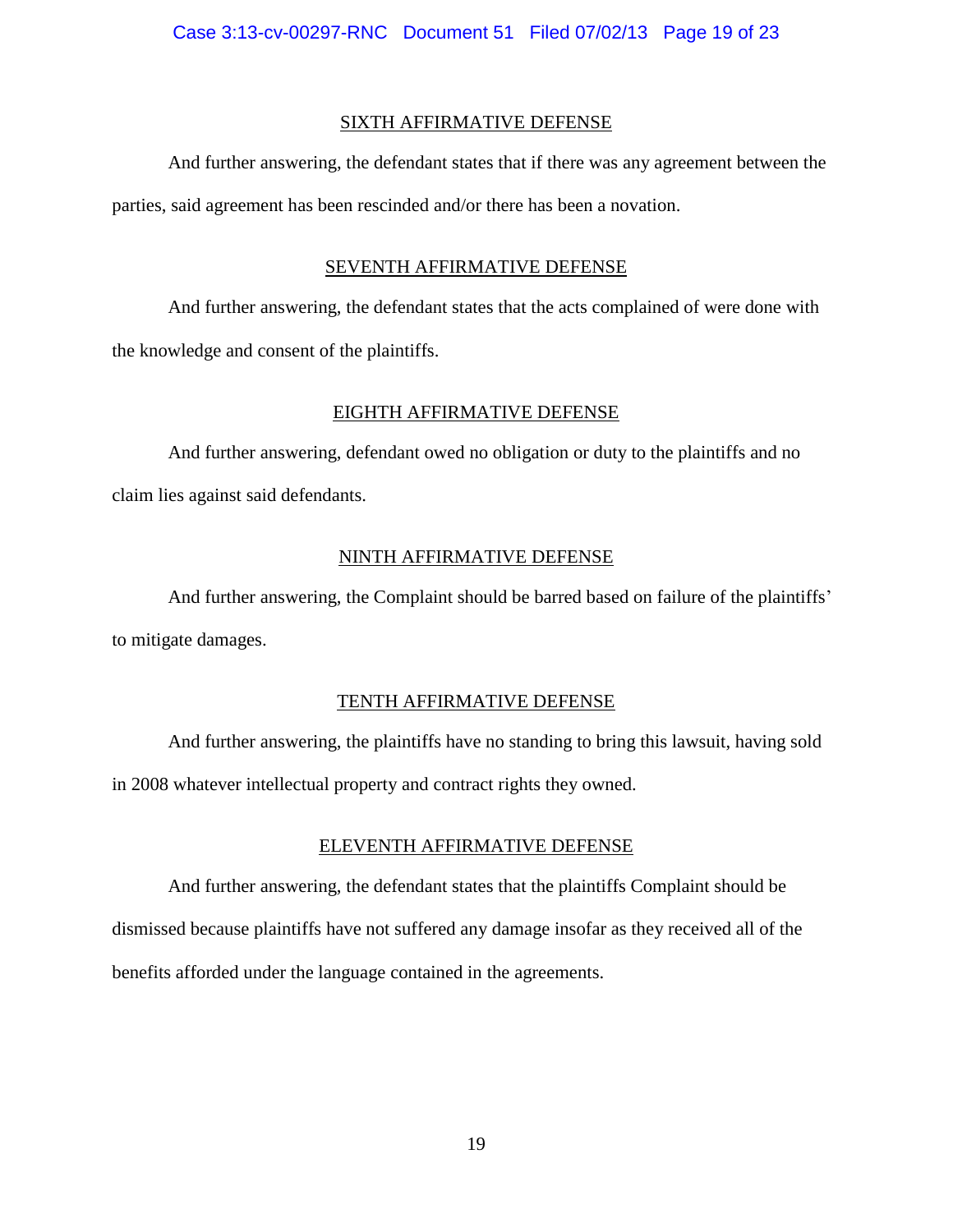### TWELTH AFFIRMATIVE DEFENSE

And further answering, the defendant says that the acts complained of were not committed by a person for whose conduct the defendants were legally responsible.

### THIRTEENTH AFFIRMATIVE DEFENSE

And further answering, the defendant says that the cause of action is barred by reason of the Statute of Limitations.

## FOURTEENTH AFFIRMATIVE DEFENSE

And further answering, the defendant says that the plaintiff's complaint is barred by Laches in that the defendant has been prejudiced by the excessive delay of the plaintiff in seeking the relief requested.

### FIFTEENTH AFFIRMATIVE DEFENSE

And further answering, the defendant moves that the complaint be dismissed, insofar as the plaintiffs have participated in the transactions which gave rise to the relief sought by the plaintiffs.

### SIXTEENTH AFFIRMATIVE DEFENSE

And further answering, the defendant says that plaintiffs are barred from relief because they failed to join a required party under Fed. R. Civ. P. 19.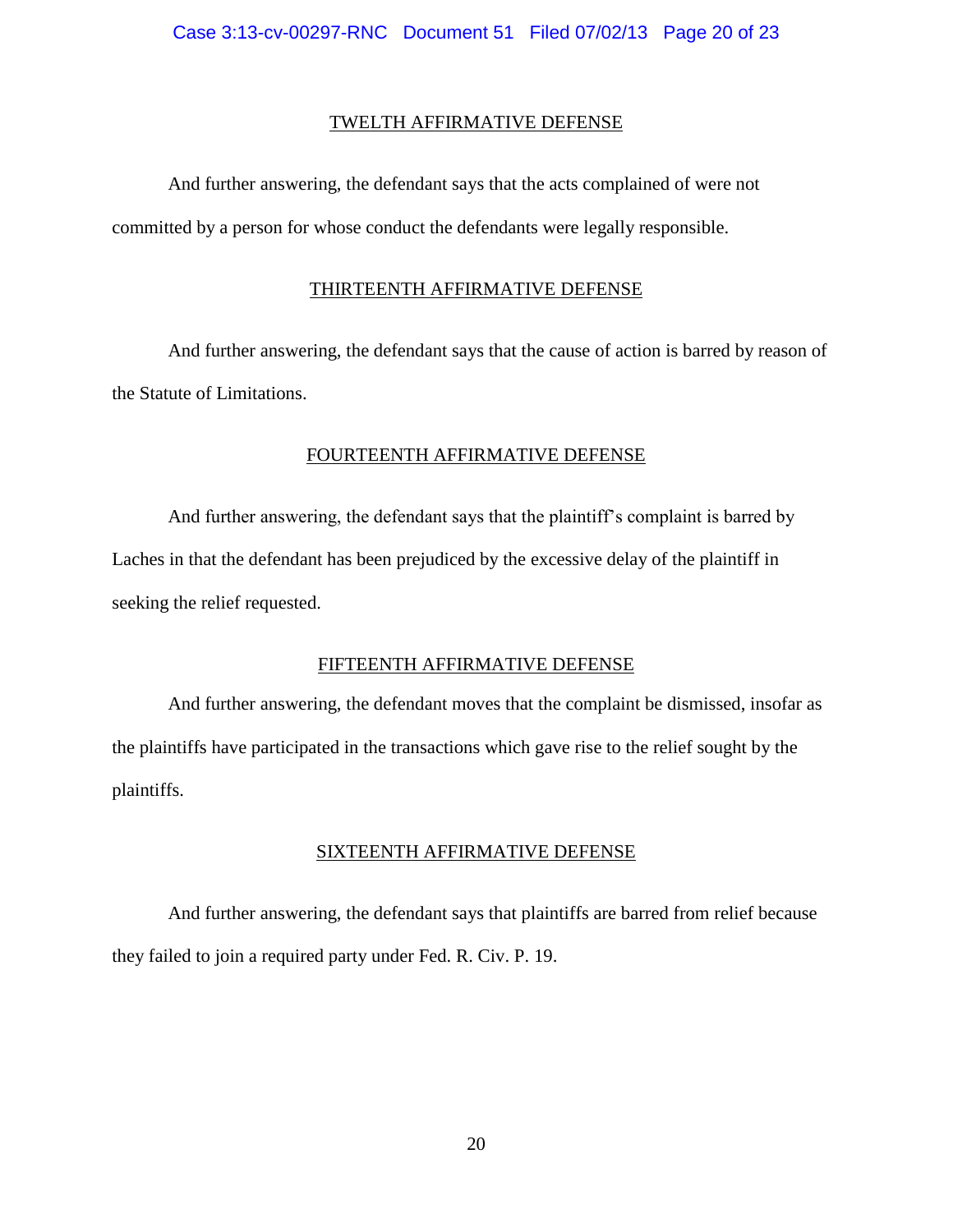### SEVENTEENTH AFFIRMATIVE DEFENSE

And further answering, the defendant says that plaintiffs are barred from relief under the doctrine of unclean hands.

### EIGHTEENTH AFFIRMATIVE DEFENSE

And further answering, the defendant says that any alleged infringement of plaintiffs' trademarks was permissible as a fair use insofar as it was descriptive only and used in good faith.

## NINTEENTH AFFIRMATIVE DEFENSE

And further answering, the defendant says that any alleged infringement of plaintiffs' publicity rights was incidental.

## TWENTIETH AFFIRMATIVE DEFENSE

And further answering, the defendant says that the plaintiffs have used and plan to use their trademark to violate the antitrust laws of the United States.

WHEREFORE, the Defendants pray as follows:

- 1. That Plaintiffs' Complaint be dismissed with prejudice as to this Defendant; and
- 2. That such other and further relief be entered as deemed just and proper.

## **JURY CLAIM**

### THE DEFENDANT CLAIMS A TRIAL BY JURY ON ALL ISSUES SO TRIABLE.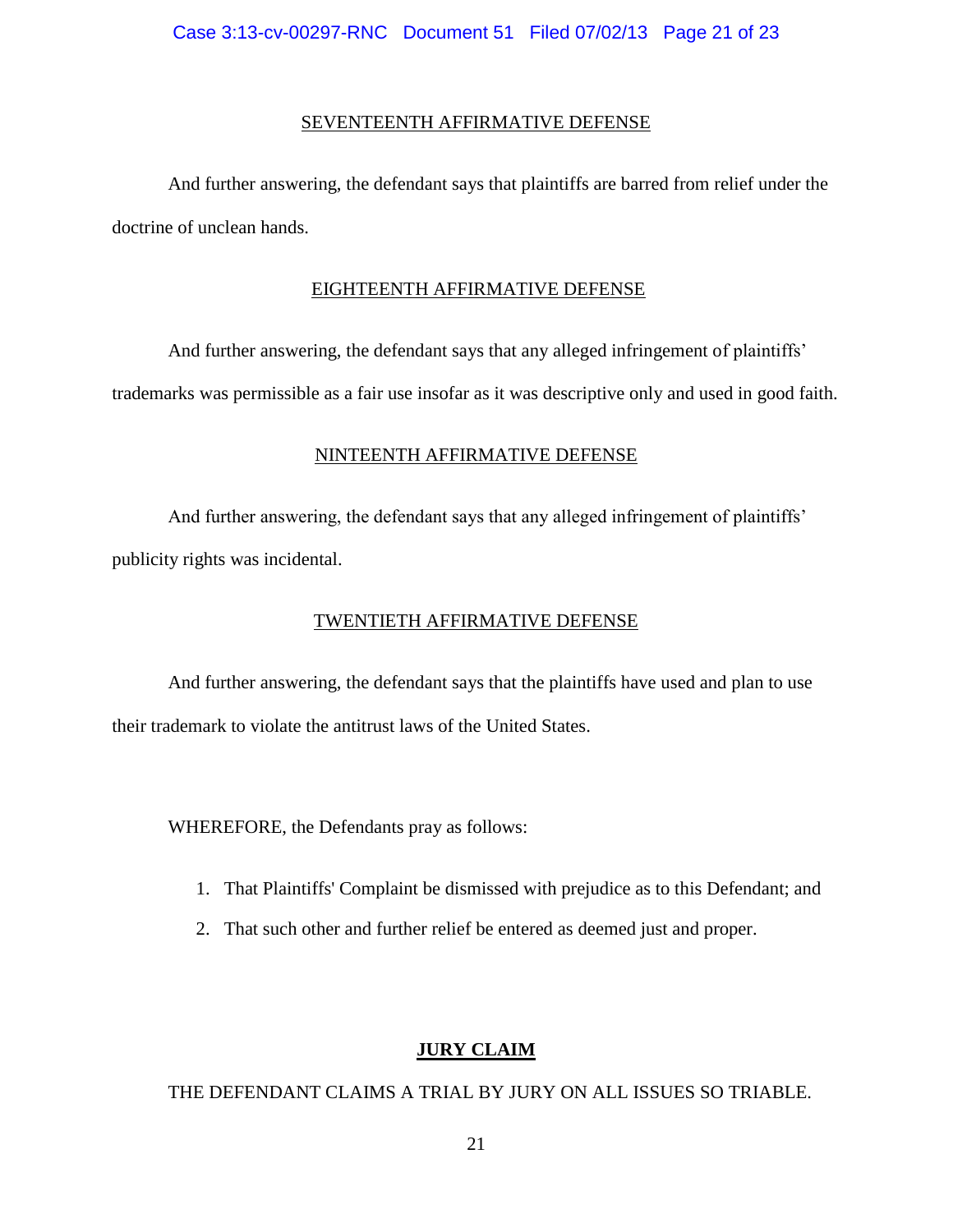The defendant,

# INTERNATIONAL LASER CLASS ASSOCIATION,

By its attorneys,

*/s/ Kevin C. Cain* Kevin C. Cain, Esq. ZIZIK, POWERS, O'CONNELL, SPAULDING & LAMONTAGNE, P.C. 690 Canton Street, Suite 306 Westwood, MA 02090 (781) 320-5441 [kcain@zizikpowers.com](mailto:kcain@zizikpowers.com)